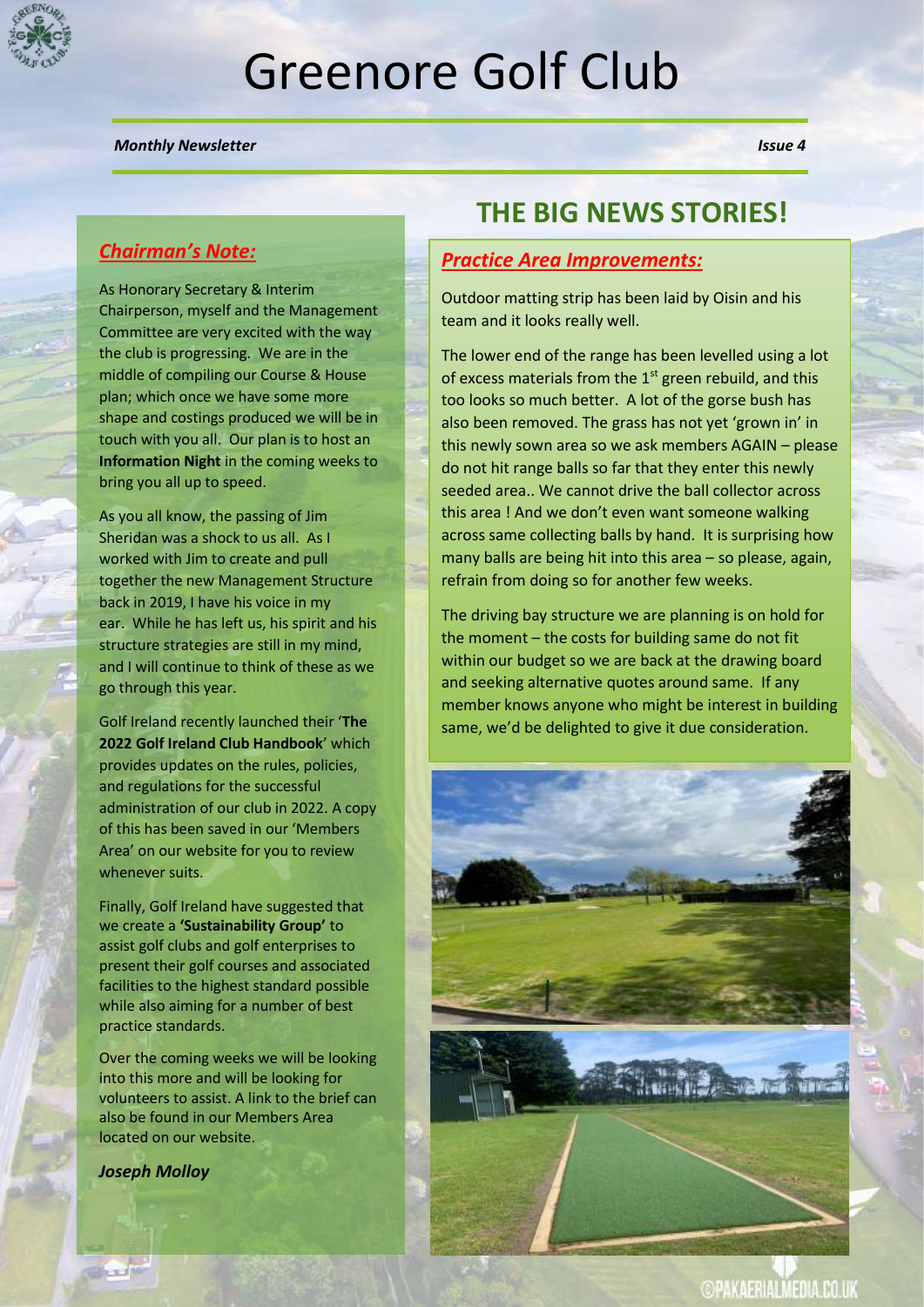

## *Course development Update:*

4<sup>th</sup> tee – will be closed for a few weeks to let the grass recover. Tees will be up front in the winter tee.

 $1<sup>st</sup>$  hole now open and while the green is still a little slow – it is certainly taking shape and fit for play. It is great to hear so many positive comments coming back about this new hole.

Digger and levelling in behind the  $8<sup>th</sup>$  was purely to get a highlevel understanding around what the ground is like in there. Whether realistically, it is suitable for use at all. Pilot holes dug to assess water table etc feedback from this has been positive.

Ken Kearney and an irrigation specialist called this week to review our irrigation systems. Once we get the feedback on this we can then put a plan in place.

We will be putting a small group together to help with the sanding of divots on fairways and tee boxes. This will only be a few hours a month anyone interested please let us know.

*Greens committee.*



## *Captain's Column:*

It's five months since I took office as Captain – and it's wonderful to see more activity around the club as we are now in 'summer mode' with long evenings and plenty of golf events happening on the course. Club competitions and opens right through each week and a pretty full diary of events all the time.

It's great to see out inter-club teams perform as this builds camaraderie around the club both on and off the course.

I write this on the evening of the presentation of our Club Classic – I should be in Greenore – but want to apologise to all those involved and in attendance as I've become a 'close contact' to Covid in the last 24 hours – and best to stay away. I'd hoped that we were finished with it.. Perhaps not just yet. I am hearing that the Classic was a great success and Robert Murphy in particular needs to be applauded for all the work he has done on this over the last few months. Well done Robert.

The coming few months will be busy as the golf season is in full flow. Here's to enjoyment, fun and success all round.

*Brendan Tumilty*

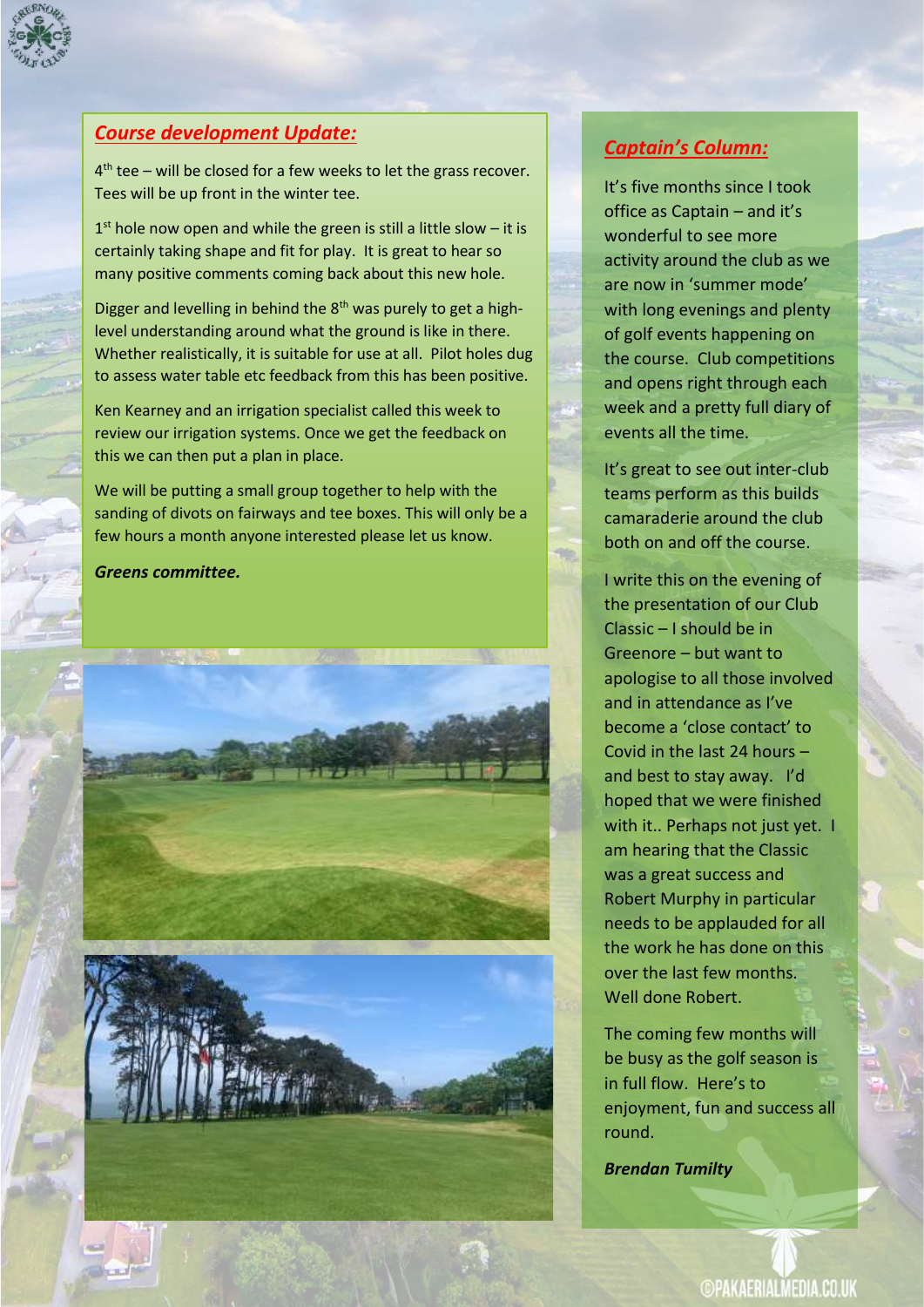

# *The Opening of our new 1st hole:*

Our new 1<sup>st</sup> hole opened to members on Saturday 16<sup>th</sup> April. It is 198 Yards from the white marker to the middle of the green. Hugh D Murphy, Colin Finan, Eddie Maguire & Patrick Durnin where the first members to accept the challenge of the much improved first. Two Pars and two bogeys later the new first is open.

It didn't take too long for the first two to come, Kevin Gallagher's tee shot finished 8 feet away from the pin and he rolled it in for a birdie two. Later that day in the Mansfield Cup Antoinette Shields recorded the second two and the first lady to make a two, as she then went on to win the competition. These where the only people to record a birdie on the 1<sup>st</sup>. Maybe a coincidence but Kevin & Antoinette were Captains of the club in the same year, 2014. A nice story for the start of the new first.

# *Junior News:*

Junior Boys Foursomes Vs Laytown & Bettystown took place on Sunday 29<sup>th</sup>, unfortunately we were knocked out. The team was Matthew Giles & Gavin Crudden at home and Matthew Lynch & Callum Giles away, the 4 boys put in a great effort and done themselves very proud.

Are Leinster U15's inter-club singles match Vs Ardee is in the process of being arranged. All U15's should be practicing and getting ready for this match ASAP.

Greenore members are asked to enrol on their children /grandchildren in the club Junior Section. Cost is €65 inclusive of insurance. U9's must be accompanied at all times while at the club. There will be Juvenile competitions on Wednesday morning throughout the summer, which begin on Wednesday 15<sup>th</sup> of June and on selected Sunday afternoons, see 'News' item (on the ClubNet app) titled 'Members' for more information.

Regular coaching is vital for young golfers, to develop & improve their game. Keith Shannon is doing substantial work regarding coaching for juniors and plans to extend group coaching through the busier summer months. I'd like to thank Keith for all of his work regarding this as of to date.

*Juvenile Committee*

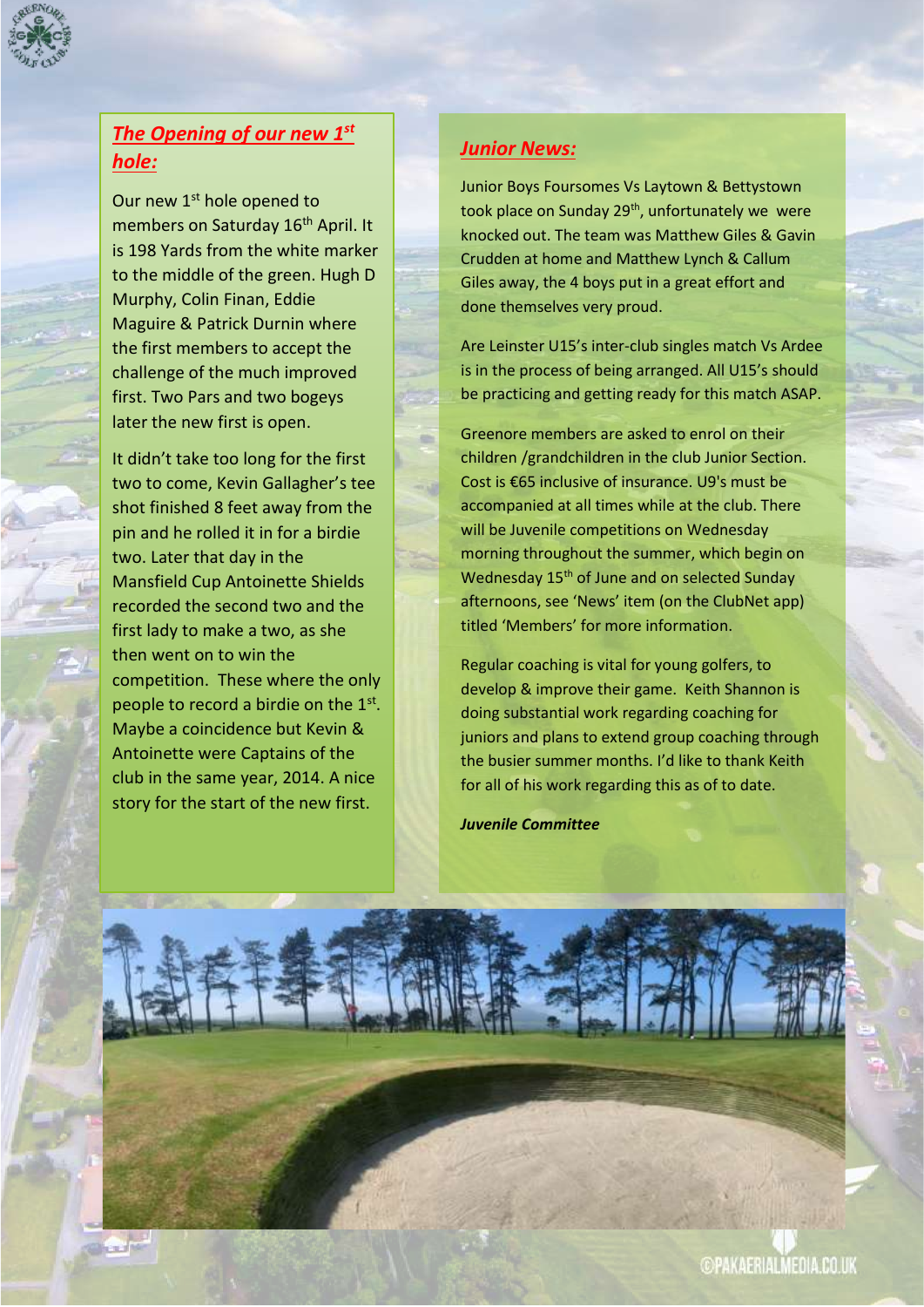

# *Gardening Club Update:*

Most of you will have noticed all the great work being done around our clubhouse by our 'gardening club'. Hanging baskets, cleared out flowerbeds, planted flowers along the entrance wall from the gate to the first parking spot, ivy pulled away from the outside staircase, powerhosing our roof and some of the car-park areas... all making the clubhouse area fresher and brighter. This is great work and most carried out by volunteers. Well done Martin and your team.





#### *Operations Manager:*

Our 6th Club Classic was a great success with over 100 teams playing. With a lot of club teams playing over the weekend, we were happy with the number of teams that played and I would like to thank all our members who entered teams over the weekend. I would like to thank all the volunteers who helped out over the weekend and especially our Classic Committee who worked hard to make it such a success. I would like to thank Greenore Port for their very generous sponsorship and all the 40 tee sponsors on the weekend. The classic will net €13k + profit which will be ring-fenced for course improvements.

We have had a good response to sponsorship this year but still have some availability if any member knows anyone who may be interested.

We have added Andrew Cunningham to our staff this week and wish him the best. Welcome to the team.

If any member has any health and safety issues around the club and clubhouse. Please contact me.

We brought in 3 new buggies recently, we now have 12 buggies to rent out to member & visitors.

#### *Robert Murphy*

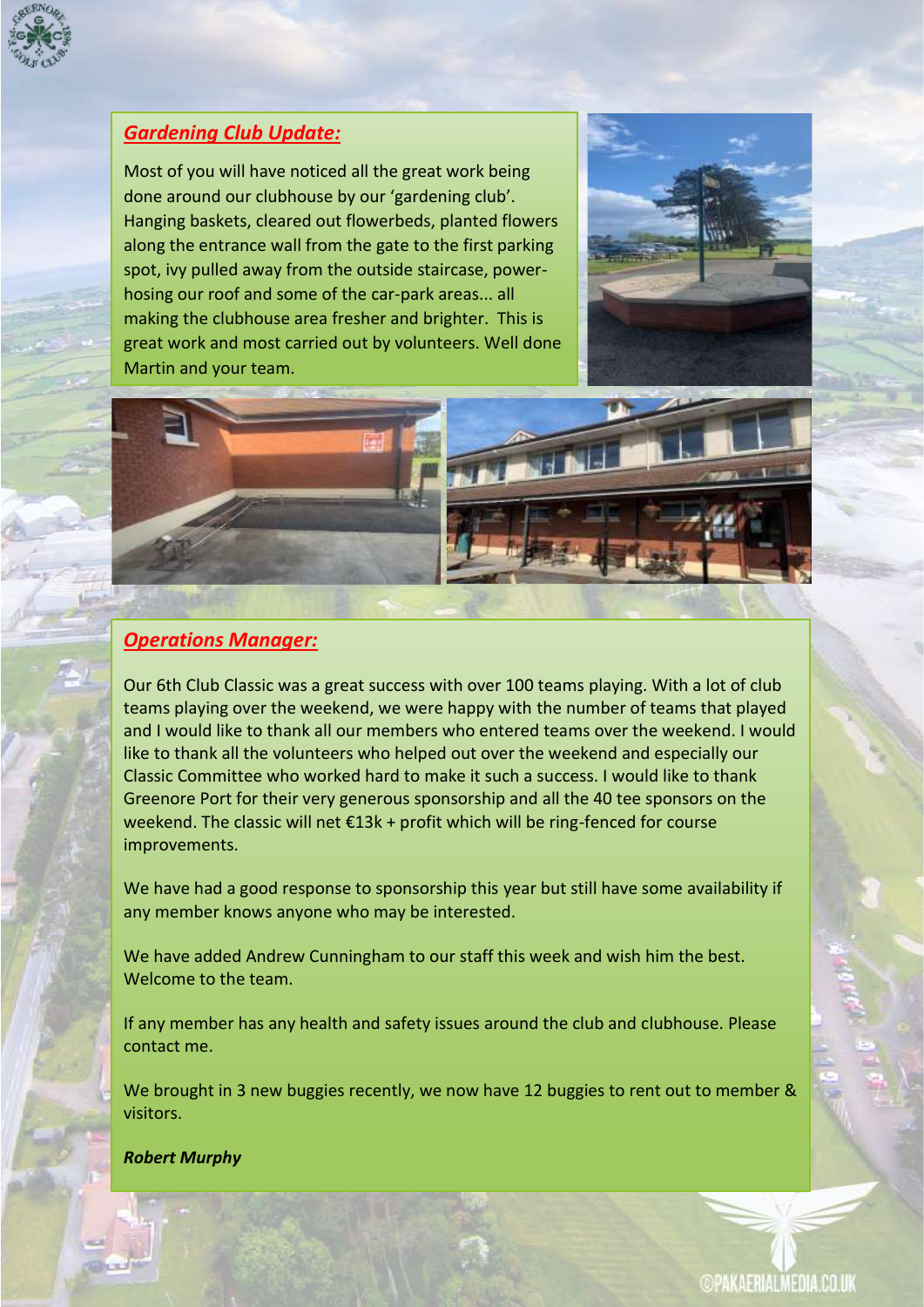

#### *Teams:*

Tempting fate can be a bad thing, so perhaps best to not look too far ahead – but we have to congratulate all our teams and their captains and vice-captains for performances to date. Many of our teams have successfully negotiated round 1, and some round 2 of their respective competition. There are more events in the week of writing this newsletter so hopefully, by the time you get to read this, we'll have even more good news. Fingers crossed.

As a club, we are all proud to pull on the Green and Yellow colours that are unique to Greenore. It is so important that we continue to do this as team members and supporters. Seeing your fellow players and members in the Green and Yellow is a boost that unites us all. So please come out to support your friends and fellow members who fly the Greenore flag on behalf of us all.

For those involved in teams, thank you! Golf is a game played competitively but also fairly and always respects the matters of etiquette that fellow players and opposition deserve. We, at Greenore, have a great name and reputation for being a friendly club that exercises all the principles and traditions of golf in a manner that we are and can be proud of. Whether this be a shake of hands at the first tee, a respect for the rules and decisions within a match or afterwards in the restaurant where we all meet post-match to welcome our visitors or to be welcomed as visitors in clubs across our region and beyond. Yes, we are competitors and we want to win – but not at any cost. Our representatives have conducted themselves in this tradition this year again and this club is very proud of you all. Thank you. That aside.. Let's bring home a pennant this year – I'm sure we can find wall space for one or two pretty easily!

#### **Below is a list of upcoming fixtures Confirmed:**

 nd June – **Fred Perry** Vs Black Bush – 2 home / 3 away @15.40hrs th June - **Provincial Towns Cup** Vs Bellewstown - 4 home / 3 away @15:10hrs th June - P**ierce Purcell** Vs Ashbourne – 3 home / 2 away @17.00hrs th June – **Challenge Cup** Vs Howth – 2 home / 3 away @15.40hrs th June – **Jimmy Bruen** Vs Sutton – 3 home / 2 away @14.30hrs 12<sup>th</sup> June – **Senior Mixed** Vs Castleknock – 3 home / 2 away @15.20hrs th June – **Senior Cup** Vs Portmarnock – 2 home / 3 away @15.30hrs th June - **Barton Cup** Vs Rush – 2 home / 2 away @16.00hrs

#### *Hole in One Club:*

**Gerry Finn, 10th Hole 22/03/2022**

**Dermot O'Grady, 6th Hole 17/04/2022**

**Patricia Brennan, 6th Hole 05/05/2022**

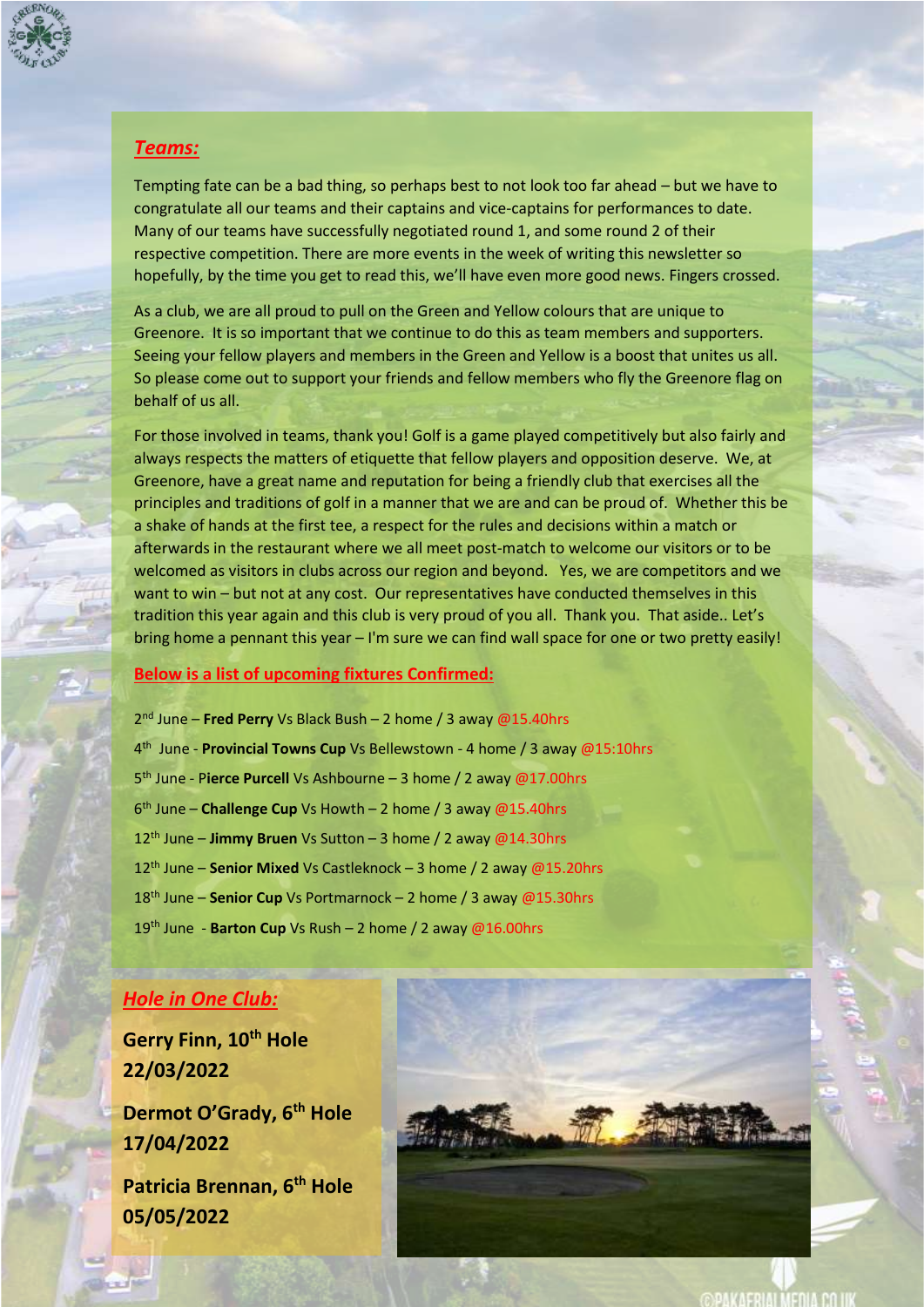

#### *Dates for your Diary for the upcoming months:*

Club Championship - (From 7 handicap down) This event is run over 2 consecutive Saturdays, 4<sup>th</sup> & 11<sup>th</sup> June.

#### **\*All club fixtures are on the website under the members tab\***



**'SYNC IT' Tuesday Series running from April 19th – August 30th .** 

**See Image for more information on how it works and prizes.**

# *Competition Epurse – REMINDER:*

**From Saturday 30th April for Ladies ONLY and Sunday 1st May for Men ONLY, a new system to book and pay for your golf will be going live.**

To be able to book golf on a Saturday for ladies and a Sunday for men **you must have credit in your 'Golf Purse'** (Instructions on how to top up and check your balance can be found on posters around the club and on the 'News' section on the ClubNet app called "IMPORTANT NOTICE – Competition Epurse"). If your ePurse account does not have sufficient funds, you will **not** be able to book a tee time. When you arrive at the club, call to the pro shop to collect your score card and enter the 'twos' competition as you'd normally do.

#### *Joe Molloy SNR, 90th Birthday*

One of our long standing, Honorary members who is a past Captain and past President celebrated his 90th birthday in the club recently. **Joe Molloy SNR** still competitive and golfing had a great night with his family and fellow members.

The Management Committee on the behalf of our members presented a 125 flag as a gift to him. A great night was had by all.



**@PAKAERIALMEDIA.CO.UK**